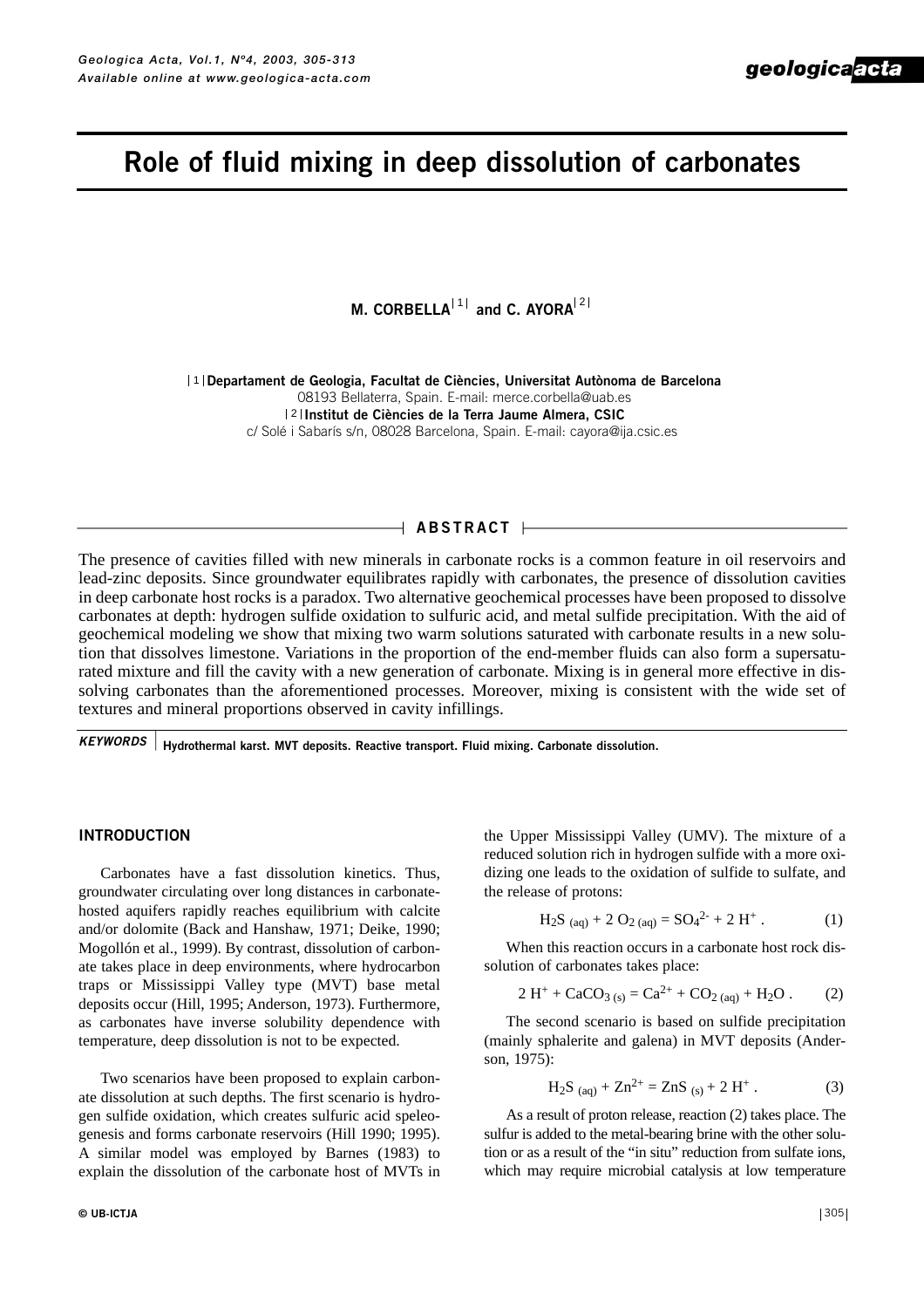(Ohmoto and Lasaga, 1982). According to reactions (1) to (3), a mole of carbonate is dissolved for each mole of hydrogen sulfide oxidized or metal sulfide precipitated.

However, the processes described above are difficult to reconcile with many observations in nature. First, the textures indicate that the minerals filling the cavities grew in open spaces (e.g. Heyl et al., 1959; Sass-Gustkiewicz et al., 1982; Leach et al., 1996). Therefore, part or the entire volume of the cavities was formed prior to the filling. Second, since sulfide minerals are not the only ones filling the cavity, the amount of sulfide precipitated is insufficient to meet the mass balance requirements of reaction (3). The volume of sulfides is usually greater than that of the rest of minerals, but some districts, like the UMV or Silesia-Cracow, include cavities only filled with carbonates (Heyl et al. 1959; Leach et al. 1996), and/or cavities that are mostly filled by fluorite or barite, like the European Alpine, the English Pennines, the Appalachian, the Irish or Polaris districts (Schroll, 1996; Dunham, 1983; Kesler, 1996; Hitzman and Beaty, 1996; Randell and Anderson, 1996). Third, gypsum, which could form from reactions (1) and (2), is only found in a few localities, and in very small amounts (e.g. Lu et al., 1995). All these observations suggest that at least some of the processes that generated the cavities are not related to those causing the precipitation of the infilling minerals. Therefore, additional processes not considered to date must account for these observations.

The mixing of two fluids saturated in a particular mineral may bring about changes in the saturation state of the new solution. Raup (1970) describes an experiment where halite precipitates at the interface of two brines in equilibrium with this mineral. Mixing of fresh and sea water has been interpreted as being responsible for carbonate corrosion at the salt intrusion front in coastal aquifers (Back et al., 1979; Sandford and Konikow, 1989; Wicks and Herman, 1996). Moreover, the mixing of two fluids at low temperature (10 to  $25^{\circ}$ C) is discussed by Wigley and Plummer (1976); they isolate the intrinsic factors that affect the dissolution and precipitation of calcite by mixing waters saturated with calcite.

We postulate that the mixing of two fluids in deep aquifers is much more important for carbonate dissolution-precipitation than the changes induced by the oxidation of  $H_2S$  or the precipitation of sulfides. The aim of this paper is to evaluate, by means of geochemical modeling, the effects of the chemical reactions described (1 to 3), and to compare them with the effect of pure mixing of the two solutions involved.

# **DESCRIPTION OF CALCULATIONS**

We assume that deep mixing occurs between a basinal brine and a less saline groundwater in accordance with the conceptual models described for MVT deposits (e.g. Anderson, 1975; Garven and Freeze, 1984; Barnes, 1983; Sverjensky, 1986). The compositions of these solutions are given in Table 1 and Fig. 1.

| Cases                          | 1. Mixing   |            | 2. $H_2S$ oxidation   |            | 3. $H2S$ addition |            | 4. $SO_4^2$ addition<br>and reduction |            |
|--------------------------------|-------------|------------|-----------------------|------------|-------------------|------------|---------------------------------------|------------|
|                                | gw          | br         | gw                    | br         | gw                | br         | gw                                    | br         |
| Cl                             | 1.0         | 5.0        | 1.0                   | 5.0        | 1.0               | 5.0        | 1.0                                   | 5.0        |
| Na                             | 0.99        | 3.5        | 0.99                  | 3.5        | 0.99              | 3.5        | 0.99                                  | 3.5        |
| Ca                             | 0.05        | 0.5        | 0.05                  | 0.5        | 0.05              | 0.5        | 0.05                                  | 0.5        |
| $C_{inorganic}$ <sup>(2)</sup> | $6.10^{-4}$ | 0.015      | $3 \frac{10^{-4}}{2}$ | 0.015      | $6.10^{-4}$       | 0.015      | $310^{-4}$                            | 0.015      |
| $C_{organic}$                  | $510^{-4}$  | 0.013      | $510^{-11}$           | 0.013      | $510^{-4}$        | 0.013      | $510^{-11}$                           | 0.013      |
| S                              | $10^{-10}$  | $10^{-10}$ | $10^{-10}$            | $10^{-3}$  | $10^{-4}$         | $10^{-10}$ | $10^{-4}$                             | $10^{-10}$ |
| Fe                             | $210^{-7}$  | $10^{-10}$ | $210^{-7}$            | $10^{-10}$ | $210^{-7}$        | $10^{-10}$ | $210^{-7}$                            | $10^{-10}$ |
| Zn                             | $10^{-10}$  | $10^{-10}$ | $10^{-10}$            | $10^{-10}$ | $10^{-10}$        | $10^{-4}$  | $10^{-10}$                            | $10^{-4}$  |
| K                              | $210^{-4}$  | 0.3        | $210^{-4}$            | 0.3        | $210^{-4}$        | 0.3        | $210^{-4}$                            | 0.3        |
| $fO_2(bar)$                    | $10^{-51}$  | $10^{-51}$ | $10^{-42}$            | $10^{-51}$ | $10^{-51}$        | $10^{-51}$ | $10^{-42}$                            | $10^{-51}$ |
| pH                             | 6.5         | 5.0        | 6.5                   | 5.0        | 6.5               | 5.0        | 6.5                                   | 5.0        |

TABLE 1 **Chemical composition of end-member solutions** <sup>(1)</sup>

**(1) Concentration units are mol/kg; gw: groundwater; br: brine.**

**(2) The underlined numbers have been calculated to fulfil the condition of calcite equilibrium.**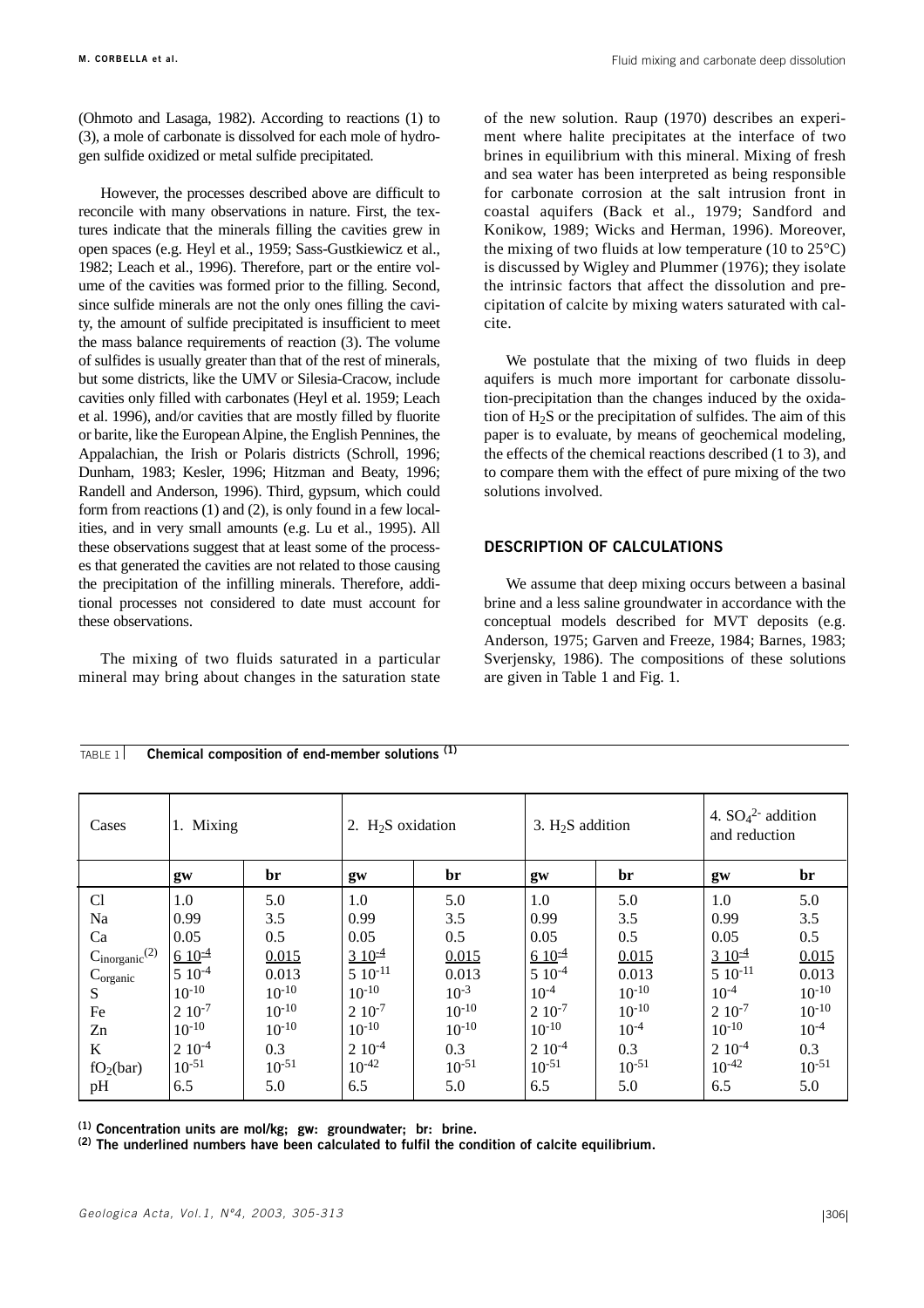

FIGURE 1 **Location of the brine (BR) and two possible regio**nal groundwaters (GW1 and GW2) in a pH-log f<sub>02</sub>(bar) dia**gram at 150°C. Total concentrations of carbon and iron of 10-2 and 10-7 mol/kg, respectively, are used.**

The chlorine, sodium and calcium concentrations of the brine (BR in Fig. 1) are estimated from the fluid inclusions trapped in the precipitated minerals (McLimans, 1977). The total amounts of iron, zinc and sulfide are those of typical hydrothermal brines (Giordano and Barnes, 1981; Sverjensky, 1987; Anderson and Garven, 1987; Plumlee et al. 1994). The assemblage K-feldspar-muscovite-quartz, observed in fractures of the UMV district (Heyl et al., 1959), constrains the pH of the brine, although we test the response to other values as well. The concentration of potassium is taken from fluid inclusion data (McLimans, 1977). The total carbon concentration is calculated in equilibrium with calcite also following the MVT conceptual models (Anderson, 1975). The pH and solute concentrations are consistent with the data for basinal saline fluids (Hanor, 2001). Following Anderson and Garven (1987), Sverjensky ( 1987), Plumlee et al. (1994) and Appold and Garven (2000), the oxidation state of the brine is considered to be in the field of hydrocarbon species, represented here by methane (Fig. 1). The oxygen fugacity  $(fO<sub>2</sub>)$  is further constrained to  $10^{-51}$  bar to meet the concentration of  $C_{org}$  measured in the inclusion fluids (McLimans, 1977).

The other end fluid (GW1 and GW2 in Fig. 1) consists of slightly saline groundwater. Total carbon is again calculated in equilibrium with calcite. A closed system behavior is assumed (no exchange of  $CO<sub>2</sub>$  with any external reservoir). The pH is not constrained and may vary between 6.0 and 7.5 for a chlorinity of 1.0 in accordance with the analyses of dilute basinal fluids (Hanor, 2001). We work with a pH value of 6.5 and subsequently analyze the sensitivity of the results with respect to pH. Two oxidation states are assumed to account for two different scenarios:  $H_2S$ -bearing water with a  $fO<sub>2</sub>$  value similar to that of the brine described above (GW1), and a  $SO_4$ -bearing water, with  $fO_2$ of  $10^{-42}$  bar in equilibrium with goethite (GW2). Variations in  $fO<sub>2</sub>$  of GW2 do not significantly affect the results of the calculations provided that sulfate is the predominant S species. A temperature of 150°C, commonly reported in fluid inclusion microthermometry (McLimans, 1977), was assumed for both brine and groundwater.

The geochemical calculations are performed with the simulator RETRASO. This is a Fortran code capable of handling multicomponent solute transport coupled with chemical reactions (Ayora et al., 1998). Mixing is simulated assuming diffusion between two end-member solutions of fixed composition, in a closed system. The aqueous species included in the calculations are: Cl<sup>-</sup>, Na<sup>+</sup>, CO<sub>2</sub>(aq),  $Ca^{2+}$ ,  $SO_4{}^2$ ,  $ZnOH^+$ ,  $K^+$ ,  $SiO_2(aq)$ ,  $Al(OH)_4$ ,  $H^+$  and e<sup>-</sup> as primary species, and  $O_2(aq)$ , OH<sup>-</sup>, CH<sub>4</sub>(aq), HCO<sub>3</sub><sup>-</sup>, NaCl(aq), CaCl<sub>2(aq)</sub>, CaCl<sup>+</sup>, CaHCO<sub>3</sub><sup>+</sup>, NaHCO<sub>3</sub>(aq),  $H_2S(aq)$ , HS<sup>-</sup>, HSO<sub>4</sub><sup>-</sup>, CaSO<sub>4</sub>(aq), CO<sub>3</sub><sup>2</sup><sup>-</sup>, ZnHCO<sub>3</sub><sup>+</sup>, Zn<sup>2+</sup>, ZnCl<sup>+</sup>, KCl(aq), NaHSiO<sub>3</sub>(aq), HSiO<sub>3</sub><sup>-</sup>, Al<sup>+3</sup> and  $Al(OH)<sub>3</sub>(aq)$  as additional aqueous complexes. The incorporation of Zn-sulfide and Zn- hydroxide- sulfide complexes of Hayashi et al. (1990) does not change the result of the calculations. The thermodynamic data for chemical reactions were those compiled in the EQ3NR database (Wolery, 1992), which allow calculations from 0 to 300°C. The activity coefficients of aqueous species are calculated according to the B-dot expression (4) (Helgeson and Kirkham, 1974):

$$
\log \gamma_{\rm i} = \frac{-\mathbf{A} z_{\rm i}^2 \sqrt{\mathbf{I}}}{1 + \mathbf{B} \hat{a}_{\rm i} \sqrt{\mathbf{I}}} + \hat{\mathbf{b}} \mathbf{I} \,, \tag{4}
$$

where γ represents the activity coefficients of an ion *i*, z is the ion charge, I is the ionic strength, A and B are the parameters of the Debye-Hückel expression,  $\overset{\circ}{b}$  is a fitting parameter which varies with temperature, and å is the ionic radius of *i* in solution, which is considered constant.

The minerals considered are: calcite as a representative of the carbonate host, sphalerite as a representative of the metal sulfides that precipitate in MVT deposits, and Kfeldspar, muscovite, quartz and kaolinite, as found in the country rocks. For the flux rates expected in deep aquifers (~ 1m/y, Garven and Freeze, 1984), and the temperatures modeled (150°C), the mineral-solution reactions are assumed to be fast enough to reach equilibrium.

We present the results as the saturation index of the mixture with respect to calcite; this mineral is not allowed to dissolve or to precipitate because we are only interested in showing the potential of the mixture to dissolve/precipitate calcite. The exact locus of dissolution and precipitation depends on the relative values of the fluxes of the two fluids. Since this depends on each site, the results for particular flow systems will be analyzed elsewhere through reactive transport modeling.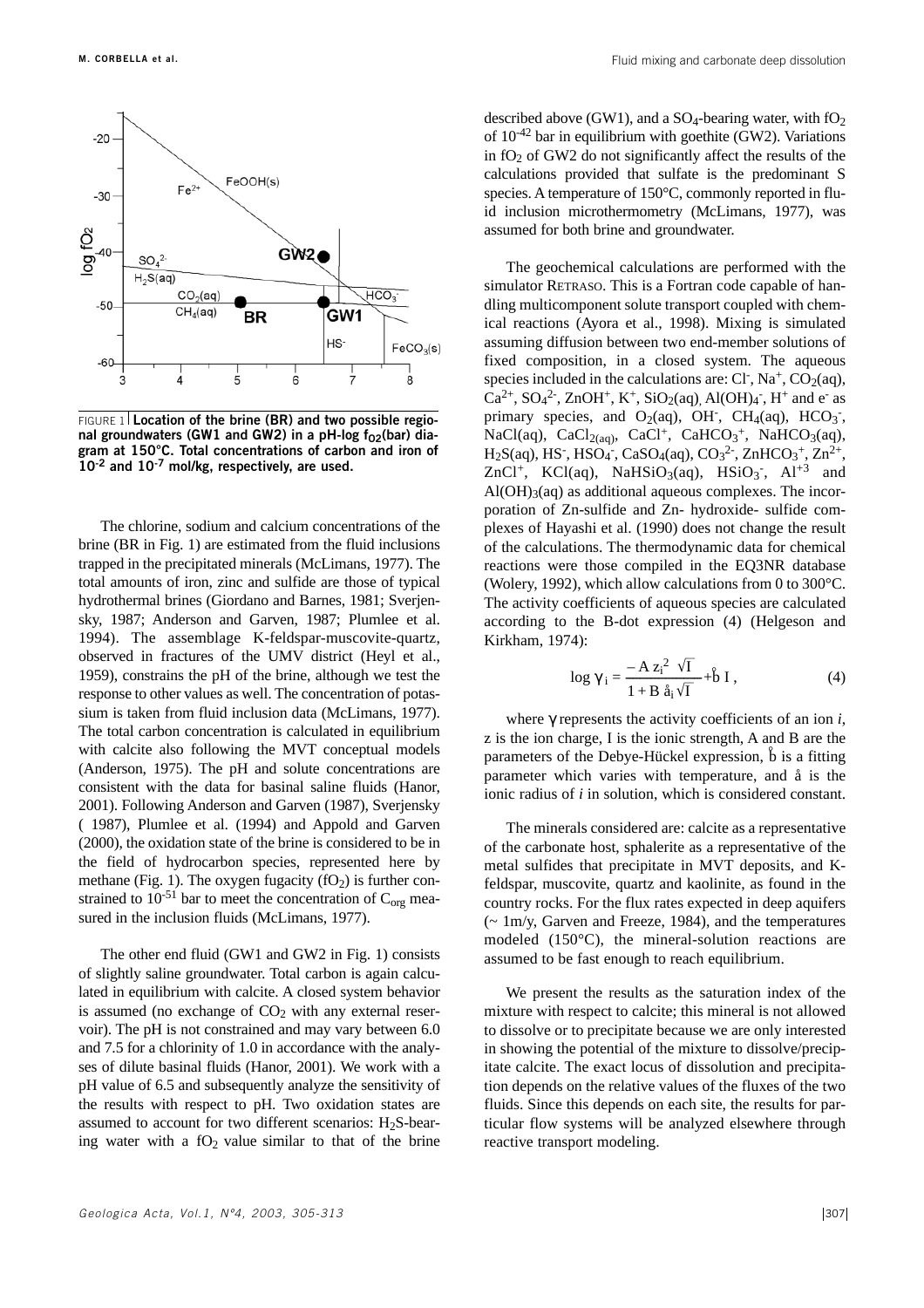## **THE EFFECTS OF TWO MIXING FLUIDS**

## **Mixing of fluids with different salinity**

The result of mixing two calcite saturated solutions that only differ in their salinity is a new solution subsaturated in calcite. The subsaturation increases with the difference in salinity (Fig. 2A). This occurs because calcium activity coefficients are lower in solutions of intermediate salinities than in solutions of extreme salinities (Fig. 2B); therefore, after the definition of the saturation index of calcite (5), it diminishes together with the activity coefficients:

$$
SI = \log \left( \frac{IAP}{K_{eq}} \right) = \log \left( \frac{m_{Ca}^{2+}m_{CO_3^{2-}}\gamma_{Ca}^{2+}\gamma_{CO_3^{2-}}}{K_{eq}} \right), (5)
$$

where IAP is the Ion Activity Product in solution and  $K_{eq}$  is the solubility product constant for calcite.

A



FIGURE 2 **Mixing of two fluids with different salinity. A) Saturation index of calcite in mixtures composed of a dilute groundwater (x=0.0) and a more saline fluid (x=1.0). The subsaturation of the mixture increases with the difference in salinity of the end member fluids. B) Activity coefficients for Ca2+ in solutions of different ionic strength at 25ºC calculated with the models of Helgeson and Kirkham (1974) and Pitzer.** 

#### **Mixing of fluids with different Ca concentration**

Two fluids that are both equilibrated with calcite but have a different Ca concentration must also have different  $CO<sub>3</sub><sup>2</sup>$  concentration. The resulting mixtures are always supersaturated in calcite. This occurs because of the socalled algebraic effect described by Wigley and Plummer (1976). Let us assume a fluid equilibrated with a mineral that is composed of two ions, A and B ( $Ca^{2+}$  and  $CO<sub>3</sub><sup>2</sup>$ ). The ion activity product is:

$$
IAP = A \cdot B = K_{eq} \tag{6}
$$

A different fluid that contains b-times of ion A will also be equilibrated with the same mineral if equation (7) holds:

$$
IAP = b \cdot A \cdot B/b = K_{eq} . \tag{7}
$$

It is easily demonstrated that the IAP of any linear mixture of these two fluids is always higher than  $K_{eq}$ , indicating that the mixture is supersaturated. The maximum supersaturation occurs for equal proportions of the two fluids, and IAP increases with increasing b, i.e., the difference in Ca concentrations in the original solutions (Fig. 3).

#### **Mixing of fluids with different pH and pCO2**

The mixture of two fluids in equilibrium with calcite that differ in their pH and  $pCO<sub>2</sub>$  and have the same concentration of  $Ca^{2+}$  is a solution subsaturated with respect to calcite at acidic to neutral pH. The pH variation of the mixture is not linear although the  $pCO<sub>2</sub>$  or the total carbon concentration variation between the two end-term solutions is linear (Fig. 4A and 4B). This is due to the speciation of carbon: when the  $pCO<sub>2</sub>$  is low the pH drops steeply due to the low buffering capacity of the carbonic system. However, as the total carbon increases, a higher amount of



FIGURE 3 **Mixing of two fluids with different Ca (and CO<sub>3</sub><sup>2</sup>) concentration. The supersaturation of the mixture increases with the difference in calcium concentration in the two end-member solutions, that are both saturated with respect to calcite.**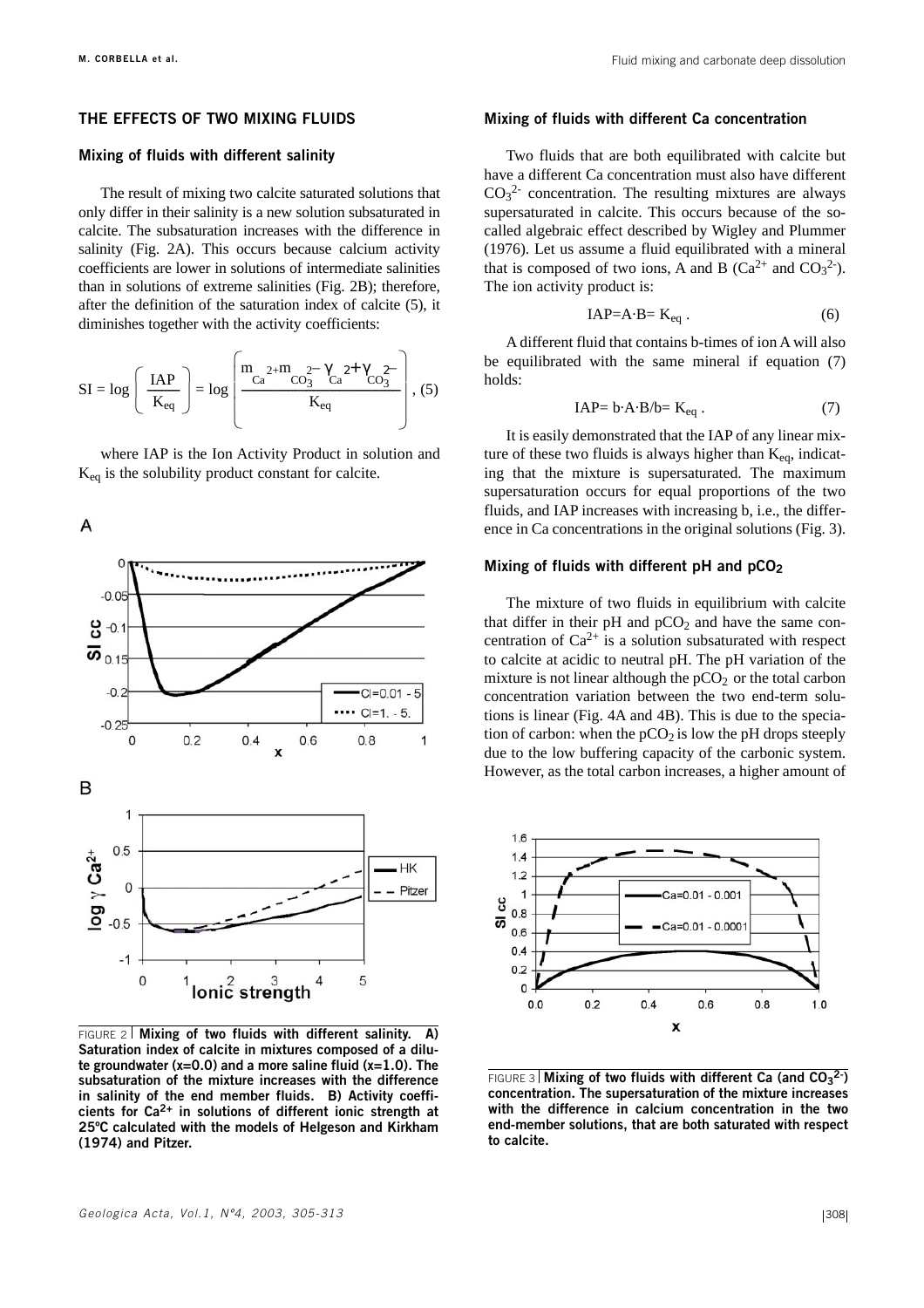$H^+$  is consumed in carbonic speciation reactions (HCO<sub>3</sub><sup>-</sup> to  $CO<sub>2(aq)</sub>$ ), and the pH decrease is more gradual. The concentration of  $CO<sub>3</sub><sup>2</sup>$  also follows a non-linear pattern (Fig. 4C): it decreases initially because of the drop in pH, but recovers as total carbon increases and the pH decrease slows. The evolution of calcite saturation parallels that of the  $CO_3^2$  concentration since  $Ca^{2+}$  is constant (Fig. 4D).

## **Mixing of fluids with different temperature**

The behavior of the system at different temperature depends on the property that varies to ensure the calcite saturation of the end-members. Thus, if the  $pCO<sub>2</sub>$  remains constant, the variation in pH and/or Ca will lead to supersaturated mixtures. If the  $pCO<sub>2</sub>$  varies together with pH, subsaturation may appear. However, according to convection experiments and theory (Nield and Bejan, 1992), if we assume that the warm brine acts as a heat source in deep environments, temperature variations exceeding 10ºC are not expected within the range of a few meters (the scale of the carbonate cavities). For these differences in temperature, the variations in the saturation of the mixtures are negligible and were ignored in our calculations.

#### **General case: mixing fluids with different parameters**

As shown in Fig. 5, case A, the mixing effect of the two fluids selected as brine and groundwater (case 1 of Table 1) causes subsaturation in calcite along the entire mixture. According to the literature, there is a range of variation in the parameters listed in Table 1, among which the pH is the more significant one. On the one hand, the pH value of the brine is calculated from the muscovitequartz-K feldspar equilibrium (8):

## $KAl<sub>3</sub>Si<sub>3</sub>O<sub>10</sub>(OH)<sub>2</sub> + 6 SiO<sub>2</sub> + 2 K<sup>+</sup> = 3 KAlSi<sub>3</sub>O<sub>8</sub> + 2 H<sup>+</sup>$ . (8)

Although abundant, there is no evidence that these minerals coexist in equilibrium everywhere. In addition to this uncertainty, variations in the potassium concentration also affect the pH value obtained for the brine. On the other hand, the pH of groundwater remains broadly unconstrained. Therefore, the saturation index of calcite will be calculated for other pH values of the two end fluids. A more acidic brine (pH 4.5) leads to an increasing subsaturation (case B, Fig. 5) due to the more important  $pH-pCO<sub>2</sub>$ effect. A more acidic groundwater (pH 6) leads to a similar subsaturation pattern (case C, Fig. 5) due to the fewer



FIGURE 4 | Mixing of two fluids with different pH and pCO<sub>2</sub> (total Ca concentration is 0.05 mol/kg in both end-members). A) Linear variation in total C concentration in the mixture. B) pH variation in the mixture. C) Concentration of CO<sub>3</sub><sup>2</sup> in the mixture. D) Saturation index of calcite, which parallels that of CO<sub>3</sub><sup>2</sup> concentration since Ca<sup>2+</sup> concentration is constant **(pH- pCO2 effect).**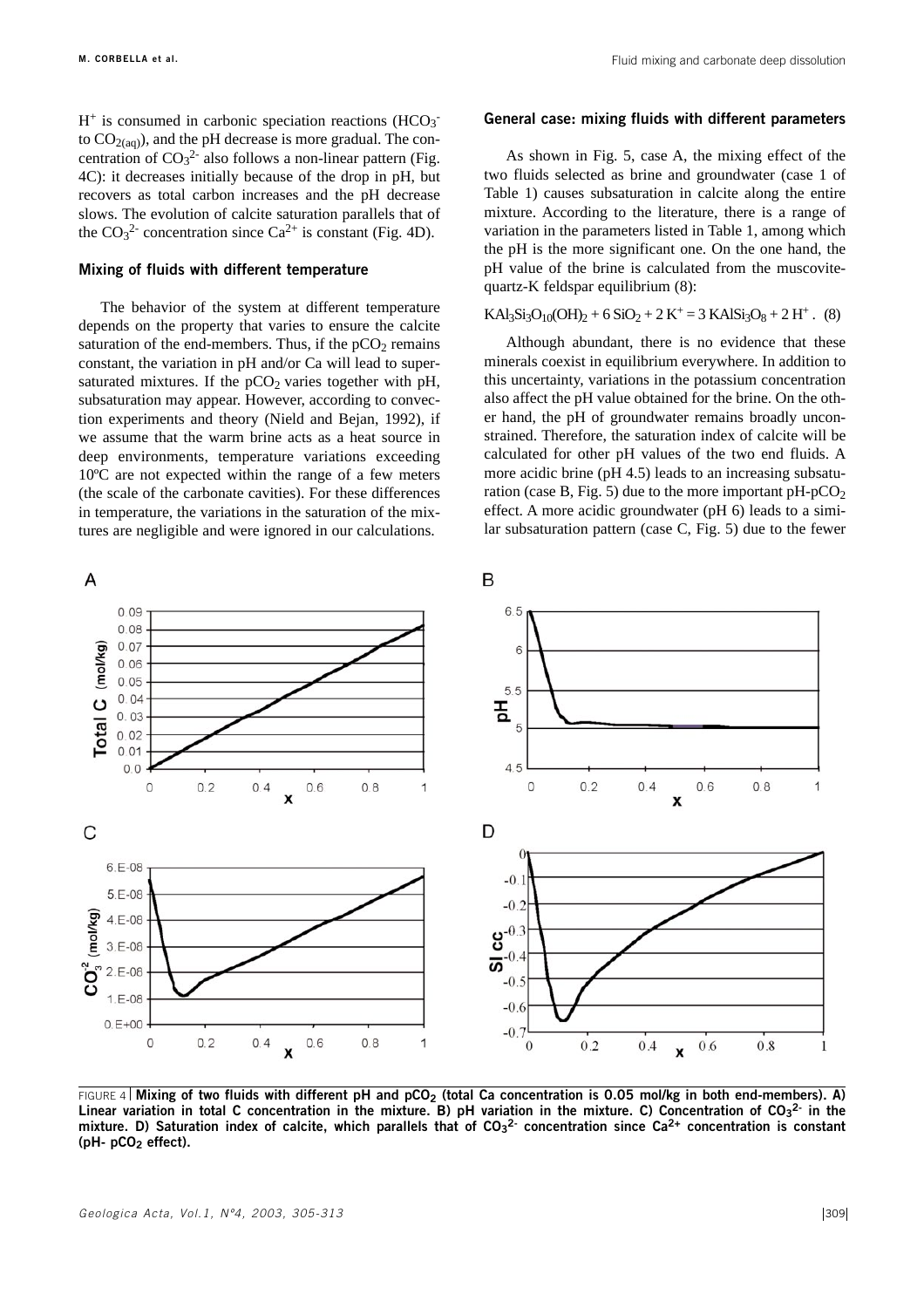

**FIGURE 5 Calcite saturation index of the mixture of a groundwater (left hand side) and a brine (right hand side) of different pH and salinity. A: composition of the end members as case 1 in Table 1; B: pH of 6.5 and 4.5; C: pH of 6 and 5; D: pH of 7 and 5; E: pH of 6.5 and 5.5; F: Cl concentration of 0.25 and 5 mol/kg; Ca concentration of 0.006 and 0.5 mol/kg, respectively.** 

differences between groundwater and brine. As expected, for a more basic groundwater (pH 7) or brine (pH 6) there is supersaturation along the entire mixing (case D and E, Fig 5). Finally, a more diluted groundwater can lead to supersaturation and subsaturation (case F, Fig. 5) owing to the increasing role of the algebraic effect.

Therefore, the combination of the different non-linear effects described above leads to trends that are impossible to predict 'a priori': calcite subsaturation, supersaturation or both. When both occur, supersaturation takes place in the higher pH terms, which correlate with more diluted solutions (Hanor, 2001), whereas subsaturation predominates in the more acidic and more saline solutions. Henceforth, we will employ a reference case where the effect of mixing is moderate (case A in Fig. 5).

## **THE EFFECTS OF CHEMICAL REACTIONS**

#### **Mixing of fluids with H2S oxidation**

In this model,  $H_2S$  carried by the brine is oxidized when mixing with groundwater. The oxidation state of the resulting mixture depends on the amount of  $H_2S$  in the brine and on the concentration of oxidant agents in the groundwater. Barnes (1983) proposed  $O_{2(aq)}$  as the oxidant agent. However, water from many aquifers lacks detectable oxygen; in such cases, the oxidizing capacity of water is controlled by redox pairs, such as Fe(III)-Fe(II),  $U(VI)$ - $U(IV)$ ,  $SO_4^2$ - $H_2S$ , etc. (Grenthe et al., 1992). Owing to the assumed reducing conditions of the groundwater, dissolved oxygen will obviously play no role as an oxidant.

We model the effect of oxidation of  $H_2S$  by Fe(III). The total Fe concentration is assumed to be  $10^{-7}$  mol/kg, from the equilibrium with goethite (GW2 in Fig. 1). This concentration is low but it still is a possible oxidant in groundwater. Compared with pure mixing (case A, Fig. 5 or heavy line of Fig. 6, calcite subsaturation increases slightly, but the effect of  $H_2S$  oxidation is very minor (Fig. 6,  $H<sub>2</sub>S$  oxidation). It is interesting to note, however, that this effect is not dependent on Fe concentration or on  $fO_2$ but on pH and H2S concentration. This is so because the increase in calcite subsaturation is not attributed to  $H_2S$ oxidation to SO4, but to hydrogen sulfide deprotonation (9):

$$
H_2S_{(aq)} = H^+ + HS^-. \tag{9}
$$

Since S is only present in the brine and  $H_2S$  is the predominant species at the pH of the brine  $(x=1.0)$ , H<sub>2</sub>S acts as a reserve of acidity and reaction (9) releases additional protons to the mixture, increasing the calcite subsaturation.

## **Mixing of fluids with sulfide precipitation**

In this case, the brine is assumed to carry Zn but is sulfur-free (Anderson, 1975). Thus, Zn-sulfide precipitates when mixing with a sulfide-rich groundwater (GW1 in Fig. 1). One consequence of sulfide precipitation is calcite subsaturation via pH decrease (reaction 3). According to our calculations, however, this subsaturation is smaller than that obtained from the pure mixing effect (Fig.  $6$ , H<sub>2</sub>S addition), and depends on the brinegroundwater proportions. Where there is an excess of sulfur, i.e., in the groundwater-rich terms of the mixture  $(x=0.0)$ , the pH decreases less than in the pure mixing case because of the buffering effect of sulfide species. Thus, HS- is the predominant S species at the pH of the groundwater and the reverse of reaction (9) favors the consumption of hydrogen ions in the alkaline groundwater-rich terms of the mixture, increasing the saturation index of calcite (Fig. 6). Subsaturation of calcite increases at even proportions of S and Zn (at x=0.5 in our example) due to the precipitation of sulfides. Furthermore, in the Zn-rich terms of the mixture the formation of ZnOH<sup>+</sup> slightly increases the amount of free  $H^+$  in solution, enhancing the subsaturation of calcite. Higher or lower concentrations of S and Zn in the end-member solutions lead to mixtures with a more or less pronounced effect over the saturation of calcite.

In an alternative hypothesis  $H_2S$  could be generated by reduction of  $SO_4^2$  supplied by groundwater (GW2) at the expense of the organic matter from the brine (Jackson and Beales, 1967; Anderson, 1975). Unlike the previous case, the mixture becomes less subsaturated, and even supersaturated for some proportions of fluids, as metal sulfide pre-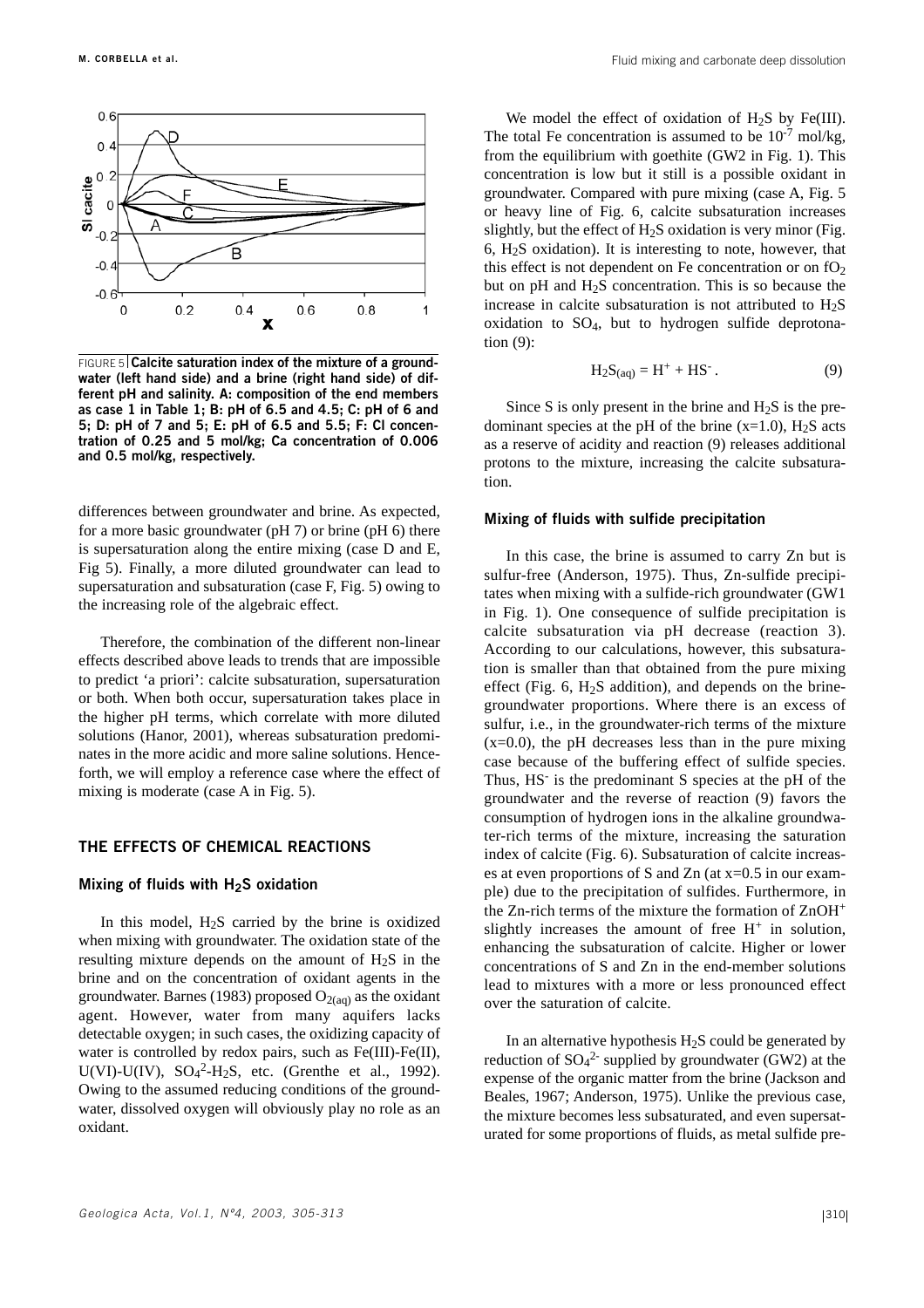

FIGURE 6 **Comparison of the effects of mixing H2S oxidation, H2S addition and SO4 2- addition on the calcite saturation index with different mixing proportions between a groundwater (left hand side) and a brine (right hand side). The compositions of the end member fluids are found in Table 1, cases 1, 2, 3 and 4. The vertical dotted line marks the proportions of groundwater and brine where most sphalerite precipitates in cases 3 and 4.** 

cipitates (Fig.  $6$ ,  $SO_4$  addition). This is due to the proton consumption in the organic matter oxidation reaction (10):

$$
CH_4 (aq) + SO_4^{2-} + 2H^+ = CO_2 (aq) + 2 H_2O + H_2S . (10)
$$

Nothing is known on the kinetic feasibility of this reaction at high temperatures and confined environments. In the Zn-rich terms of the mixture, the  $H^+$  ions freed in the formation of  $ZnOH<sup>+</sup>$  compensate the ones consumed in reaction (9) with the result that the final pH and subsaturation of the mixture is very similar to that in the pure mixing case.

Gypsum saturation is never reached during the simulations tested. This is in accordance with the scarcity of this mineral in MVT deposits.

## **CONCLUSIONS**

According to our calculations, the mixing of warm solutions has effects on calcite solubility similar to those described by Wigley and Plummer (1976) for low temperature fluids and also to the synergy effects discussed by Mogollón et al. (1999). Three competing effects over calcite saturation could occur simultaneously when mixing two calcite-saturated solutions of high temperature and disparate chemistry. The algebraic effect causes supersaturation of the mixture, and the salinity and the  $pH-pCO<sub>2</sub>$ effects result in subsaturation of calcite in the final solution. The combination of these effects could lead to supersaturation or subsaturation.

Our calculations confirm the dissolution of carbonates when a reduced brine mixes with a more diluted and more oxidizing water. This is not attributed to the  $H_2S$  oxidation (Barnes, 1983; Hill, 1990), but is essentially due to the mixing effect.

When  $H_2S$  is supplied by the groundwater, our results corroborate the hypothesis that sulfide precipitation promotes calcite dissolution (Anderson, 1975). However, they again show that dissolution mainly occurs because of the mixing effect. Moreover, subsaturation increases with respect to the pure mixing only where a sulfide-rich fluid meets a zinc-rich brine. When  $H_2S$  is produced from the reduction of sulfate by organic matter, less calcite is dissolved (and sometimes precipitates) compared with the pure mixing case.

Therefore, with respect to carbonate dissolution, mixing is in general more effective than chemical reactivity between the components of the solutions. Mixing can form cavities regardless of H2S oxidation and sulfide precipitation. Mixing explains the textures that demonstrate the filling of open cavities, and the wide variety of minerals and proportions encountered.

#### **ACKNOWLEDGMENTS**

Part of this research was funded by the Spanish Ministry of Education and Culture through grant DGESIC-PB98-0901. The reactive transport code RETRASO was developed under a contract with ENRESA (Spain). The constructive comments of J.L. Mogollón, E. Curti and M. García-Gutiérrez have contributed to improve the original version of the manuscript.

#### **REFERENCES**

- Anderson, G.M., 1973. The hydrothermal transport and deposition of galena and sphalerite near 100ºC. Economic Geology, 68, 480-492.
- Anderson, G.M., 1975. Precipitation of Mississippi Valley-type ores. Economic Geology, 70, 937-942.
- Anderson, G.M., Garven, G., 1987. Sulfate-sulfide-carbonate association in MVT Pb-Zn deposits. Economic Geology, 82, 482-488.
- Appold, M.S., Garven, G., 2000. Reactive flow models of ore formation in the Southeast Missouri District. Economic Geology, 95, 1605-1626.
- Ayora, C., Taberner, C., Saaltink, M.W., Carrera, J., 1998. The genesis of dedolomites: a discussion based on textures and reactive transport modeling. Journal of Hydrology, 209, 346- 365.
- Back, W., Hanshaw, B.B., 1971. Rates of physical and chemical processes in a carbonate aquifers. In: Nonequilibrium systems in natural water chemistry. Advances in Chemistry Series, 106, 77-93.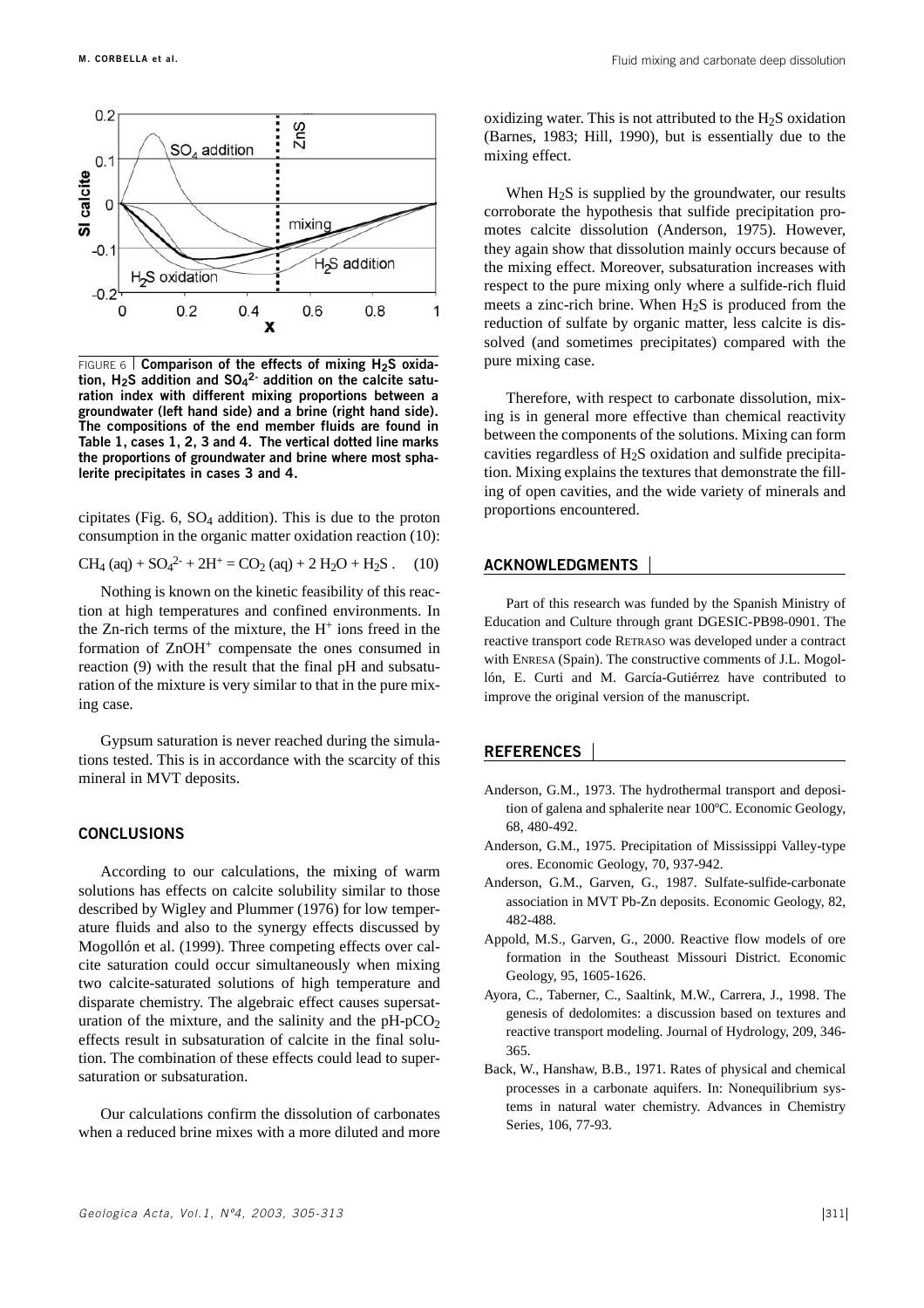- Back, W., Hanshaw, B.B., Pyle, T.E., Plummer, L.N., Weidie, A.E., 1979. Geochemical significance of groundwater discharge and carbonate solution to the formation of Caleta Xel Ha, Quintana Roo, Mexico. Water Resources Research, 15, 1521-1535.
- Barnes, H.L., 1983. Ore depositing reactions in Mississippi Valley-type deposits. In: Kisvarsanyi, G., Grant, S.K, Pratt, W.P., Koenig, J.W. (eds.). International Conference on Mississippi Valley Type Lead-Zinc Deposits. Rolla, University of Missouri-Rolla Press, Proceedings. 77-85.
- Deike, R.G., 1990. Dolomite dissolution rates and possible Holocene dedolomitization of water-bearing units in the Edwards aquifer, South-Central Texas. Journal of Hydrology, 112, 335-373.
- Dunham, K., 1983. Ore genesis in the English Pennines: a fluoritic subtype. In: Kisvarsanyi, G., Grant, S.K., Pratt, W.P., Koenig, J.W. (eds.). International Conference on Mississippi Valley Type Lead-Zinc Deposits. Rolla, University of Missouri-Rolla Press, Proceedings, 86-112.
- Garven, G., Freeze, R.A., 1984. Theoretical analysis of the role of groundwater flow in the genesis of stratabound ore deposits. 2. Quantitative results. American Journal of Science, 284, 1125-1174.
- Giordano, T.H., Barnes, H.L., 1981. Lead transport in Mississippi Valley-Type ore solutions. Economic Geology, 76, 2200- 2211.
- Grenthe, W., Stumm, M., Laaksoharju, A.C., Nilson, P., Wikberg, P., 1992. Redox potentials and redox reactions in deep groundwater systems. Chemical Geology, 98, 131-150.
- Hanor J.S., 2001. Reactive transport involving rock-buffered fluids of varying salinity. Geochimica et Cosmochimica Acta, 65, 3721-3732.
- Hayashi, K., Sugaki, A., Kitakaze, A., 1990. Solubility of sphalerite in aqueous sulfide solutions at temperatures between 25 and 240ºC. Geochimica et Cosmochimica Acta, 54, 715-725.
- Helgeson H.L., Kirkham, D.H., 1974. Theoretical prediction of the thermodynamic behavior of aqueous electrolytes at high pressures and temperatures. II: Debye-Hückel parameters for activity coefficients and relative partial molal properties. American Journal of Science, 274, 1199-1261.
- Heyl, A.V., Agnew, A.F., Lyons, E.J., Behre, C.H., 1959. The Geology of the Upper Mississippi Valley zinc-lead district. United States Geological Survey Professional Paper no. 309, 310 pp.
- Hill, C.A., 1990. Sulfuric acid speleogenesis of Carlsbad Cavern and its relationship to hydrocarbons, Delaware Basin, New Mexico and Texas. American Association of Petroleum Geologists Bulletin, 74, 1685-1694.
- Hill, C.A., 1995. H<sub>2</sub>S-related porosity and sulfuric acid oil-field karst. In: Budd, D.A., Saller, A.H., Harris, P.M. (eds.). Unconformities and porosity in carbonate strata. American Association of Petroleum Geologists, Memoir 63.
- Hitzman, M.W., Beaty, D.W., 1996. The Irish Zn-Pb-(Ba) orefield. In: Sangster, D.F. (ed.). Carbonate-Hosted lead-Zinc Deposits. Society of Economic Geologists Special Publication, 4, 112-143.
- Jackson, S.A., Beales, F.W., 1967. An aspect of sedimentary basin evolution: the concentration of Mississippi Valley-type ores during late stages of diagenesis. Bulletin of Canadian Petroleum Geology, 15, 383-433.
- Kesler, S.E., 1996. Appalachian Mississippi Valley-type deposits: Paleoaquifers and brine provinces. In: Sangster, D.F. (ed.). Carbonate-Hosted lead-Zinc Deposits. Society of Economic Geologists Special Publication, 4, 29-57.
- Leach, D.L., Viets, J.G., Kozlowski, A., Kibitlewski S., 1996. Geology, geochemistry, and genesis of the Silesia-Cracow zinc-lead district, southern Poland. In: Sangster, D.F. (ed.). Carbonate-Hosted lead-Zinc Deposits. Society of Economic Geologists Special Publication, 4, 144-170.
- Lu, J., Craig, J.R., Rimstidt, J.D., 1995. Paragenesis and geochemistry of the Idol Mine zinc deposit, Tennessee. Economic Geology, 90, 194-199.
- McLimans, R.K., 1977. Geological, fluid inclusions, and stable isotopes studies of the Upper Mississippi Valley zinc-lead district, southwest Wisconsin. Doctoral thesis. Penn State University. 175 pp.
- Mogollón, J.L., García, B., Hernández, C., 1999. Validation and application of physical and numerical methods for scaling predictions. Visión Tecnológica, 6, 101-112.
- Nield, D.A., Bejan, A., 1992. Convection in porous media. New York, Springer-Verlag, 402 pp.
- Ohmoto, H., Lasaga, A.C., 1982. Kinetics of reactions between aqueous sulfates and sulfides in hydrotermal systems. Geochimica et Cosmochimica Acta, 46, 1727-1745.
- Plumlee, G.S., Leach, D.L., Hofstra, A.H., Landis, G.P., Rowan, E.L., Viets, J.G., 1994. Chemical reaction path modeling of ore deposition in Mississippi Valley-type Pb-Zn deposits of the Ozark region, U.S. mid-continent. Economic Geology, 89, 1361-1383.
- Randell, R.N., Anderson, G.M., 1996. Geology of the Polaris Zn-Pb deposit and surrounding area, Canadian Arctic Archipelago. In: Sangster, D.F. (ed.). Carbonate-Hosted lead-Zinc Deposits. Society of Economic Geologists Special Publication, 4, 307-319.
- Raup, O.B., 1970. Brine mixing: an additional mechanism of formation of basin evaporates. American Association of Petroleum Geologists, 12, 2246-2259.
- Sandford, W.E., Konikow, L.F., 1989. Simulation of calcite dissolution and porosity changes in saltwater mixing zones in coastal aquifers. Water Resources Research, 25, 655-667.
- Sass-Gustkiewicz, M., Dzulynski, S., Ridge, J.D., 1982. The emplacement of zinc-lead sulfide ores in the Upper Silesian district – a contribution to the understanding of Mississippi Valley-type deposits. Economic Geology, 77, 392-412.
- Schroll, E., 1996. The Triassic carbonate-hosted Pb-Zn mineralization in the Alps (Europe): The genetic position of Bleiberg type deposits. In: Sangster, D.F. (ed.). Carbonate-Hosted lead-Zinc Deposits. Society of Economic Geologists Special Publication, 4, 182-194.
- Sverjensky, D.A., 1986. Genesis of Mississippi Valley-type leadzinc deposits. Annual Reviews of Earth and Planetary Sciences, 14, 177-199.